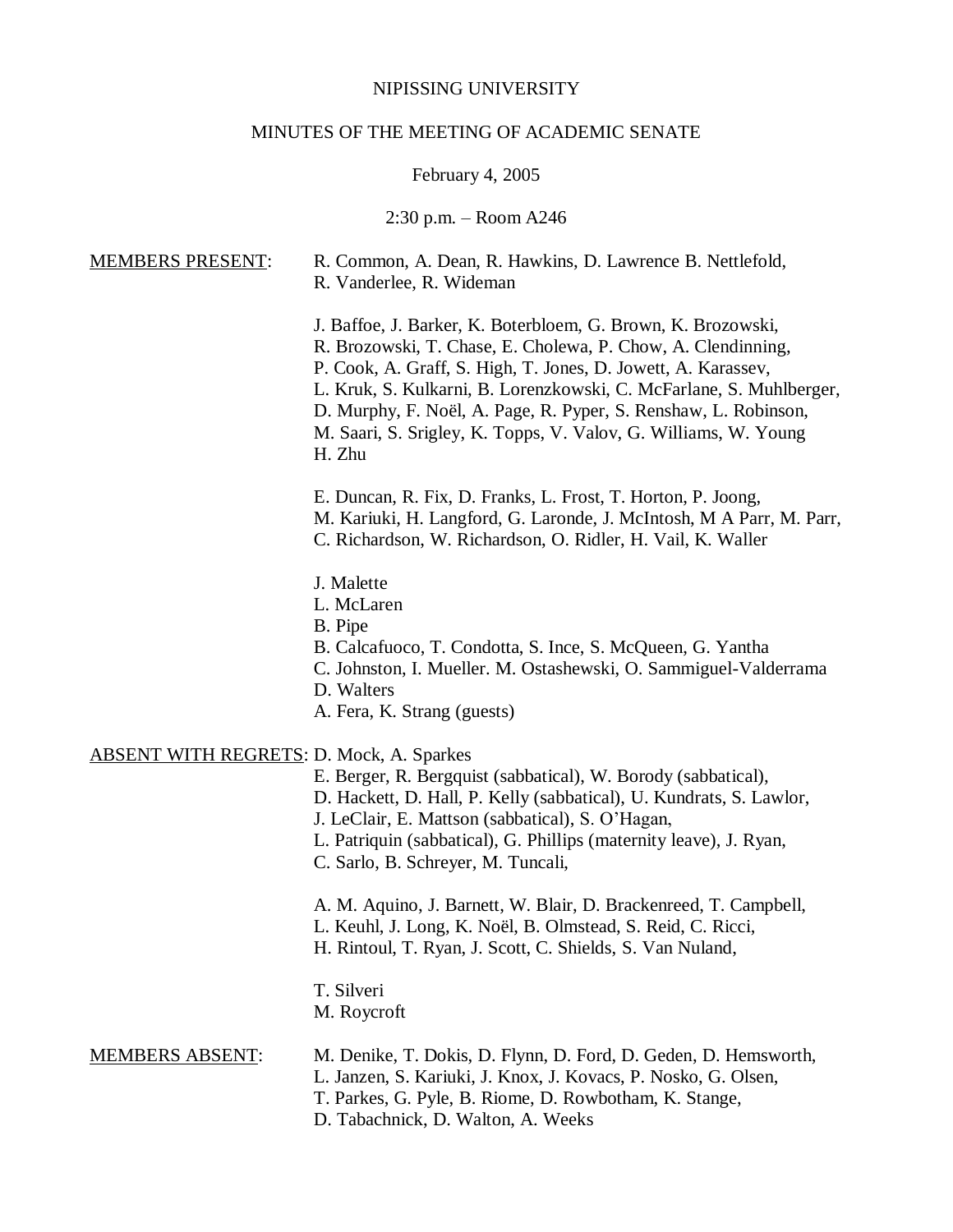> D. Berry, M. Cantilini-Williams, K. Clausen, J. Corkett, C. Harvey, K. Kirkwood, A. Le Sage, M. McCabe, G. McEwen, J. Mroczkowski, J. Price, G. Swanson, R. Weeks

A. Thompson

I. Bajewsky, T. Banakh, J. Boivin, M. Brewes, P. Clandfield, C. Cook, M. Crane, K. Currie, C. Dale, U. Frisse, K. Gratton-Miscio, J. Harden, S. Hevenor, W. Ingwersen, M. Jackson, J. Kmiec, J. Kooistra, K. Lee, C. Lobsinger, K. Lucas, J. Madeley, J. Morton, B-A. Pentney, M. Quirt, L. Richards, U. Stange, D. Yule

MOTION #1: Moved by S. McQueen, seconded by L. Kruk that the minutes of the regular meeting of the Academic Senate dated January 14, 2005 be adopted. CARRIED

# ANNOUNCEMENTS

Senator Hawkins made several announcements to Senate on behalf of Dr. Mock, who was at a COU meeting in Thunder Bay. The annual Student Awards luncheon was held on Friday, January 21, 2005. This was an opportunity to honour students' academic achievements and to bring together the award recipients and the donors. More than \$1.5 million was distributed over the past year in student awards. At a staff meeting, and a special Senate meeting, both held on January 21, 2005 to consider the draft strategic plan, many helpful comments were received. It is hoped that the final draft will go before Senate and the Board of Governors for approval in March, 2005. On Wednesday, February 1, 2005, Senator Mock had a meeting with former board chairs. The purpose of this meeting was to form a small advisory body with these individuals so they may stay active with Nipissing University and the upcoming capital campaign. The Rae Report is expected to be released on Monday, February 7 and Senator Mock is optimistic about its recommendations. A small advocacy group of community leaders is being formed to encourage government passage of this report. Senators were reminded of the Dave Marshall Leadership Awards on Wednesday, March 23, 2005 at 3:30 p.m. in the cafeteria.

Senator Hawkins then made several announcements on his own behalf. He noted that the vicepresident's luncheon series has been well attended and that an interesting variety of topics has been covered. As many as 40 people have attended these talks. Ms. Cheryl Rose, Executive Director of the Canadian Association for Community Service-Learning, was introduced by Senator Hawkins. Ms. Rose had spoken earlier to the Academic Planning Committee about community service-learning. She briefly spoke to Senate about community service-learning and related her experiences at the University of Guelph. She suggested the websites [www.compact.org](http://www.compact.org/) and [www.servicelearning.org](http://www.servicelearning.org/) as sources of information. Senator Hawkins thanked Ms. Rose for her visit to Nipissing and asked senators to think about how service-learning could be incorporated into their programs and noted that there will be funds available for this purpose. The Academic Planning Committee will consider a resolution in the future to endorse service-learning.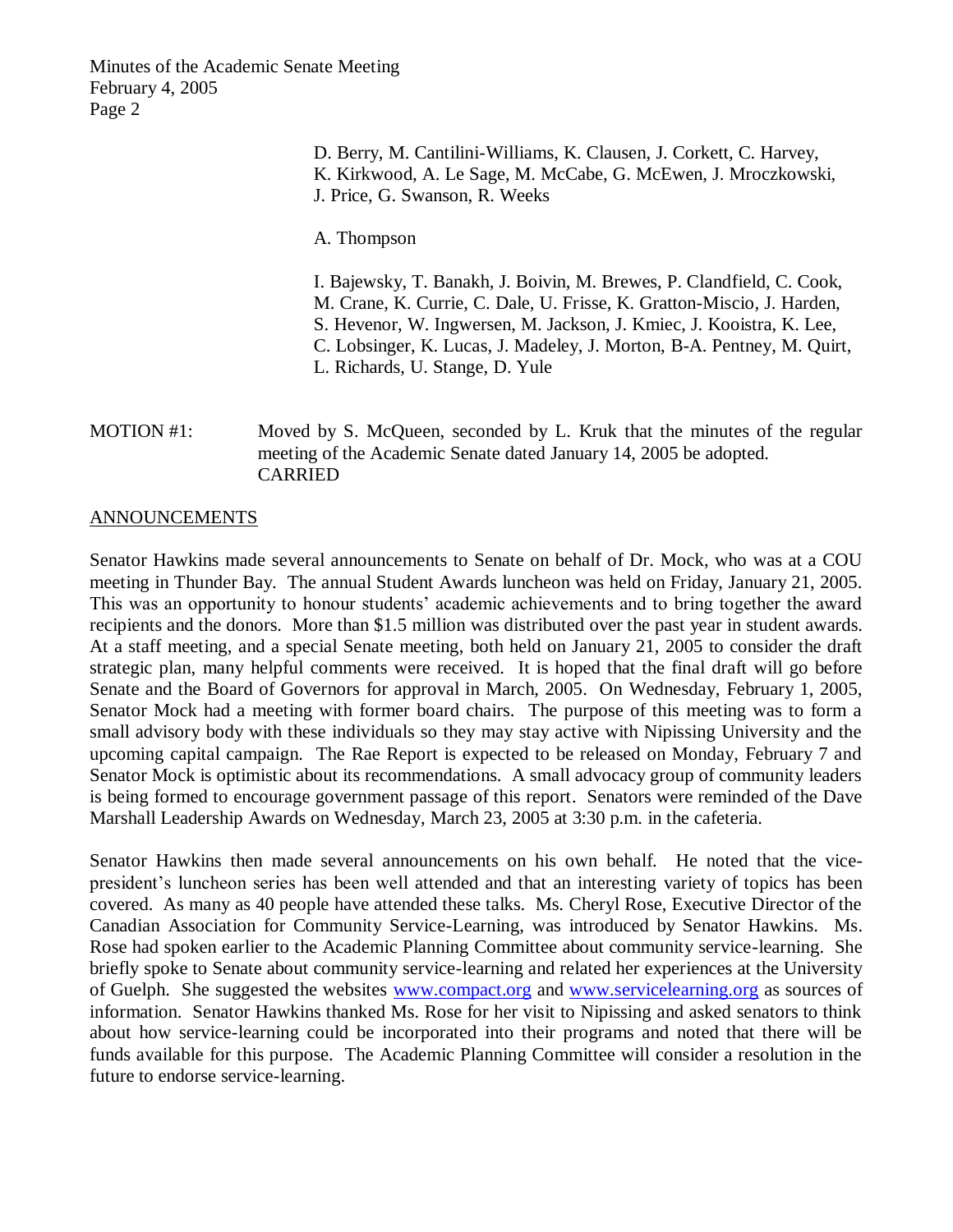Senator Dean advised senators that the advance registration process for 2005-06 was now underway and would continue until February 9, 2005. There have been some technical difficulties, but Senator Dean asked senators to encourage students to be patient. There will be a meeting with the Academic Advisors and staff from the Registrar's office and the Dean of Arts and Science office on Monday, February 7, 2005 to discuss course enrollments.

Senator Common announced that he had a meeting with the Ministry of Training, Colleges and Universities a week ago and they were very impressed with the Laurier/Nipissing linkage. There are over 900 applications for 105 spaces at the Brantford campus for September 2005. For their third practicum, Senator Common stated that one group of Education students is leaving with Senator Frost for London, England and another group is leaving with Senator Laronde for Cameroon, West Africa.

Senator McQueen announced that the Vagina Monologues is returning to the campus on February 23, 24 and 28, 2005. Monies raised will be directed to the Amelia Rising Sexual Assault Centre and to Iraq. During the week of February 7, 2005, the BACCHUS Committee is sponsoring a sexual assault awareness week. Senator McQueen also proclaimed the visit by Roméo Dallaire a success.

Senator Lawrence gave a brief synopsis of the applications to date. The deadline for high school applications was January and Nipissing's applications are down 15%. However, Senator Lawrence indicated that first choice had increased by 6% and traditionally, the take-up rate in this category is high. Provincially, the total number of high school applications has risen by a very small amount.

The representative on the Board on Governors, Senator Robinson, advised senators that there had been a Board meeting on Wednesday, February 2, 2005. There was a presentation by Senator Clendinning on her book *"Demons of Domesticity"*. The Board approved five new tenure-track positions in Education, three vacated tenure-track positions in Arts and Science and Education, and three 2-year limited term positions in Arts and Science and Education. One hundred and fifty-nine thousand dollars was approved for renovations to the Information Technology Help Desk and faculty offices.

Senator Malette, Alumni Association representative on Senate, announced that their annual general meeting will be held on June 18, 2005. Nipissing University is also hosting the 2005 Alumni Associations' Conference on August  $19<sup>th</sup>$  and  $20<sup>th</sup>$ , 2005.

# Executive Committee

MOTION #2: Moved by R. Hawkins, seconded by J. Baffoe, that the Report of the Senate Executive Committee dated January 27, 2005 be received. CARRIED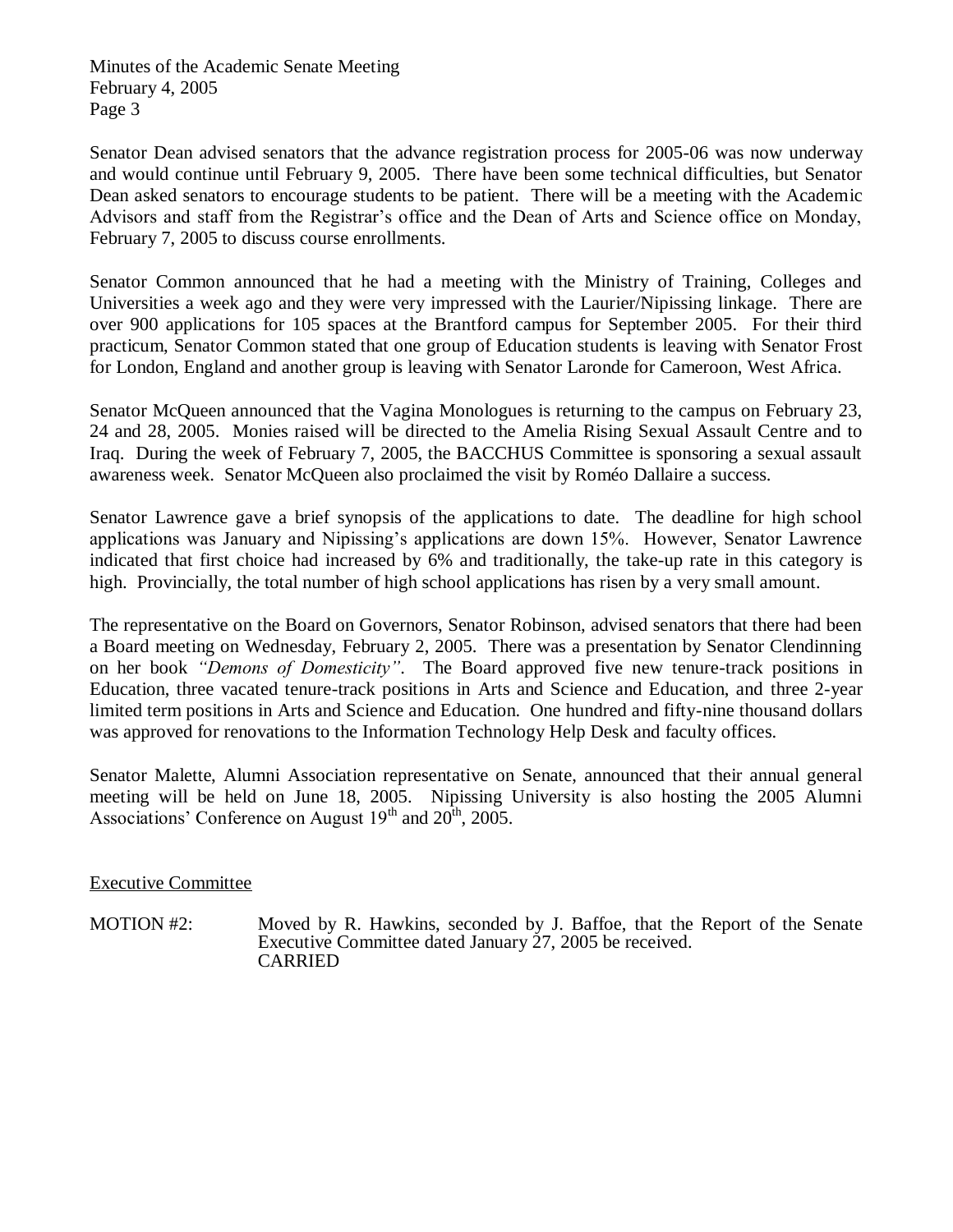#### University Curriculum Committee

MOTION #3: Moved by R. Hawkins, seconded by T. Horton that the Report of the University Curriculum Committee be dated January 20, 2005 be received. CARRIED MOTION #4: Moved by R. Hawkins, seconded by O. Sammiguel-Valderrama that the Senate document entitled "Senate Academic Regulations and Policies, September 2004" be amended to add to the Concurrent Education program the following new courses, as described in the attached document: CARRIED EDUC 4434 Curriculum Methods – Part I (Primary/Junior), a 2.5 credit course, EDUC 4444 Curriculum Methods Part II (Primary/Junior), a 2.5 credit course, EDUC 1123 Observation and Practice Teaching I (Primary/Junior), a one-credit course, EDUC 2123 Observation and Practice Teaching II (Primary/Junior), a one-credit course, EDUC 3123 Observation and Practice Teaching III (Primary/Junior), a onecredit course, EDUC 4123 Observation and Practice Teaching IV (Primary/Junior), a onecredit course, EDUC 4133 Observation and Practice Teaching V (Primary/Junior), a threecredit course. MOTION #5: Moved by R. Hawkins, seconded by M A Parr that Senate consider Motions 3-8 of the UCC Report, dated January 20, 2005, as one omnibus motion. CARRIED MOTION #3: That the Senate document entitled "Senate Academic Regulations and Policies, September 2004" be amended to add the following co-requisites to the Teacher In-service Education Program, Principal's Qualification courses, as described in the attached document: EDUC 4000E Principals' Course Part I - The Principal as School Leader; and EDUC 4005E Principal's Qualification Practicum Independent Study. MOTION #4: That the Senate document entitled "Senate Academic Regulations and Policies, September 2004" be amended to add the following regulations applicable to the Teacher In-service Education Program, Principal's Qualification courses, as described in the attached document: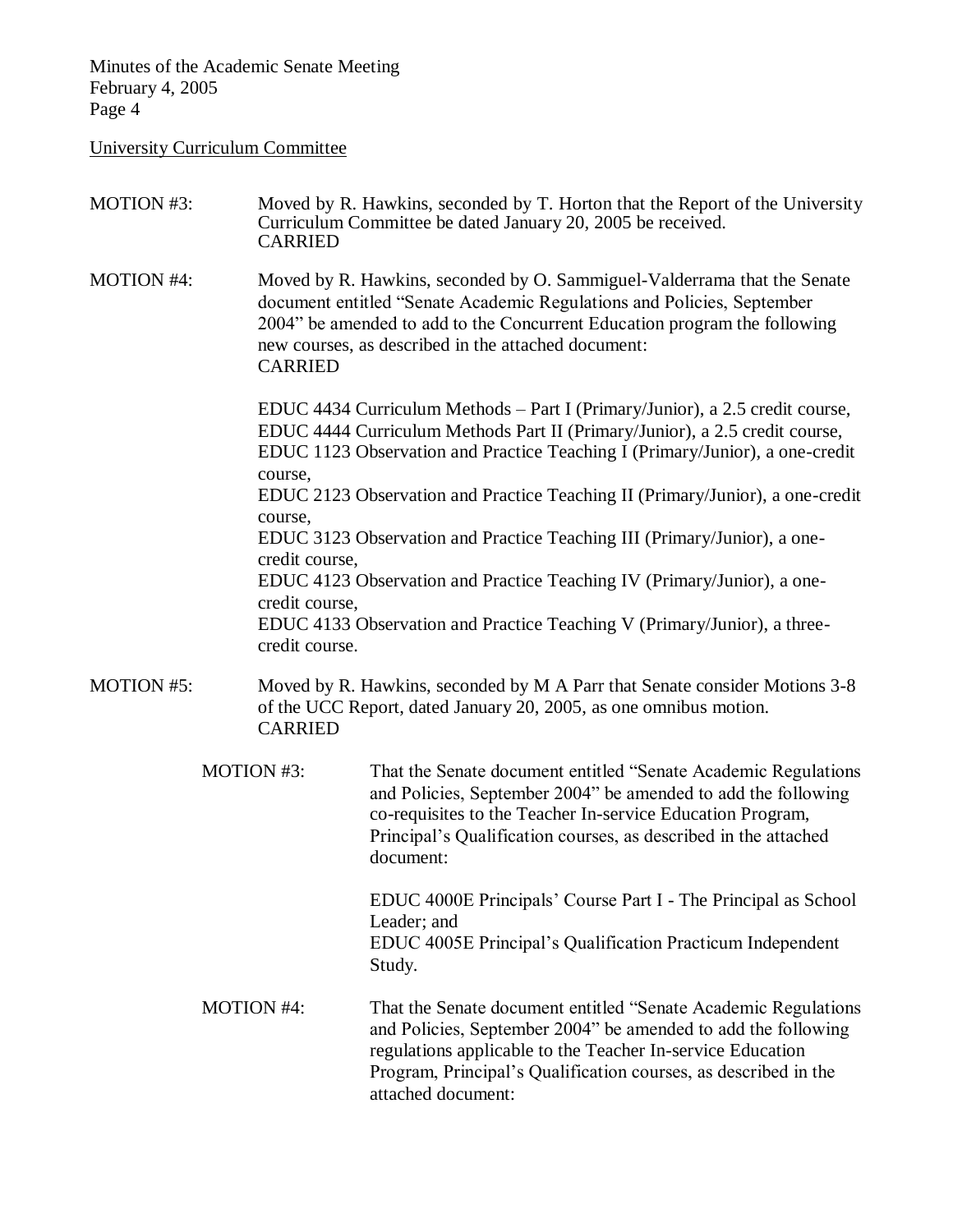| rage <i>J</i>     |                   | That candidates registered in EDUC 4005E Principal's<br>Qualification Practicum Independent Study be required to<br>complete the course within one year of registration.<br>Those candidates who do not complete EDUC 4005 within one<br>year may appeal to the Associate Dean of Education for re-<br>admission to the course. No more than two attempts at the course<br>will be permitted. |  |
|-------------------|-------------------|-----------------------------------------------------------------------------------------------------------------------------------------------------------------------------------------------------------------------------------------------------------------------------------------------------------------------------------------------------------------------------------------------|--|
|                   | <b>MOTION #5:</b> | That the Senate document entitled "Senate Academic Regulations"<br>and Policies, September 2004" be amended to add EDUC 4975<br>Principal's Development Course, a six-credit course, to the<br>Faculty of Education: In-Service courses, as described in the<br>attached document.                                                                                                            |  |
|                   | <b>MOTION #6:</b> | That the Senate document entitled "Senate Academic Regulations"<br>and Policies, September 2004" be amended to add EDUC 4806<br>ESL Across the Curriculum, a 36-hour course, to the Faculty of<br>Education program, as described in the attached document.                                                                                                                                   |  |
|                   | MOTION #7:        | That the Senate document entitled "Senate Academic Regulations"<br>and Policies, September 2004" be amended to add EDUC 3132<br>Special Education: Technology and Learning, a 4-credit course,<br>and to delete EDUC 3114 NSEADP 111 Practicum to the Faculty<br>of Education, as described in the attached document.                                                                         |  |
|                   | <b>MOTION #8:</b> | That the Senate document entitled "Senate Academic Regulations"<br>and Policies, September 2004" be amended to adopt the new<br>diploma requirements to the Faculty of Education, as described in<br>the attached document.                                                                                                                                                                   |  |
| <b>MOTION #6:</b> | <b>CARRIED</b>    | Moved by R. Hawkins, seconded by L. Kruk that Senate approve Motions 3-8 of<br>the UCC Report, dated January 20, 2005, as one omnibus motion.                                                                                                                                                                                                                                                 |  |
| <b>MOTION #7:</b> | <b>CARRIED</b>    | Moved by R. Hawkins, seconded by M A Parr that the Senate document entitled<br>"Senate Academic Regulations and Policies, September 2004" be amended to<br>delete the cross-listing of GEND 3206 Persecution, Human Rights and<br>International Justice; RLCT 2016 Life and Rites: Ceremonies and Celebrations;<br>and RLCT 2017 Death and Immortality from the Sociology program.            |  |
| <b>MOTION #8:</b> | <b>CARRIED</b>    | Moved by R. Hawkins, seconded by S. Renshaw upon the recommendation of<br>UCC, and in accordance with the Nipissing University Policy for New Program<br>Implementation, that Senate give Stage Two "Curriculum Approval" to a<br>Bachelor of Arts (Honours) – Single Major in Philosophy, as described in the<br>attached document.                                                          |  |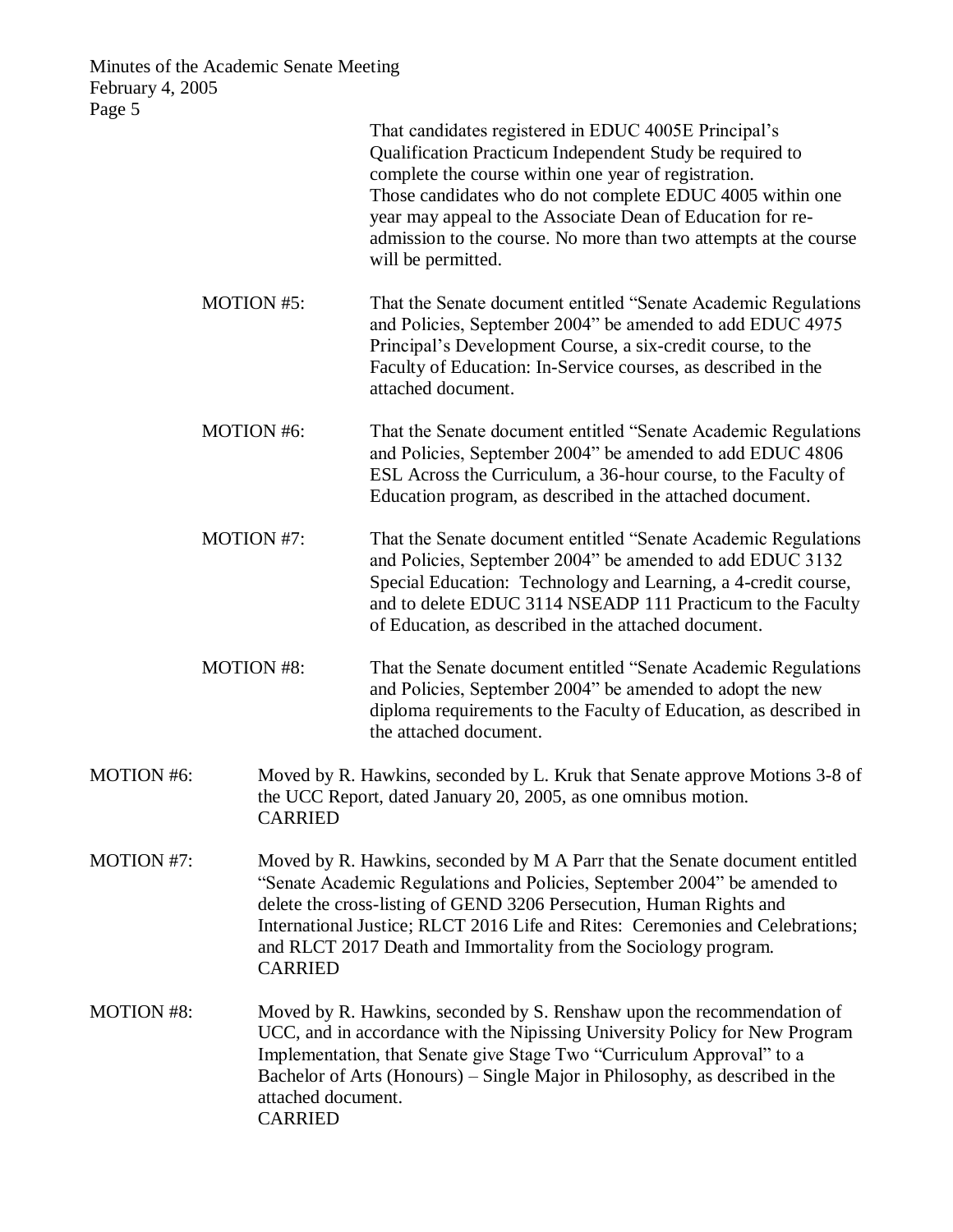- MOTION #9: Moved by R. Hawkins, seconded by T. Horton that the Senate document entitled "Senate Academic Regulations and Policies, September 2004" be amended to approve the degree requirement changes in the Philosophy programs, as described in the attached document. CARRIED
- MOTION #10: Moved by R. Hawkins, seconded by T. Jones that Senate consider Motions 12-17 of the UCC Report, dated January 20, 2005, as one omnibus motion.
	- MOTION #12: That the Senate document entitled "Senate Academic Regulations and Policies, September 2004" be amended to add TMGT 1106 Introduction to Technology Management, a three-credit course, in the BBA and BA (Administrative Studies), as described in the attached document.
	- MOTION #13: That the Senate document entitled "Senate Academic Regulations and Policies, September 2004" be amended to increase the core requirements of the BBA program from 60 to 63 credits to include the TMGT 1106, effective 2006-07 and that the core requirements of the BA (Administrative Studies) be increased from 36 credits to 39 credits to include the TMGT 1106, effective 2006-07, as described in the attached document.
	- MOTION #14: That the Senate document entitled "Senate Academic Regulations and Policies, September 2004" be amended to reduce the Humanities and Social Science electives in the BBA program from 18 to 12 effective 2006-07, and that these 12 credits must consist of 6 credits in the Humanities and 6 credits in Sciences, as described in the attached document.
	- MOTION #15: That the Senate document entitled "Senate Academic Regulations and Policies, September 2004" be amended to change the course number of MKTG 1127 Marketing for Managers to MKTG 2127 Marketing for Manager, that is from a first year to a second year level course, as described in the attached document.
	- MOTION #16: That the Senate document entitled "Senate Academic Regulations" and Policies, September 2004" be amended to change the prerequisites of the Marketing courses as indicated in the table below:
	- MOTION #17: That the Senate document entitled "Senate Academic Regulations and Policies, September 2004" be amended to add ADMN 2706 Introduction to Intercultural Management, a 36-hour course, to the Business Administration program in the School of Business and Economics, as described in the attached document.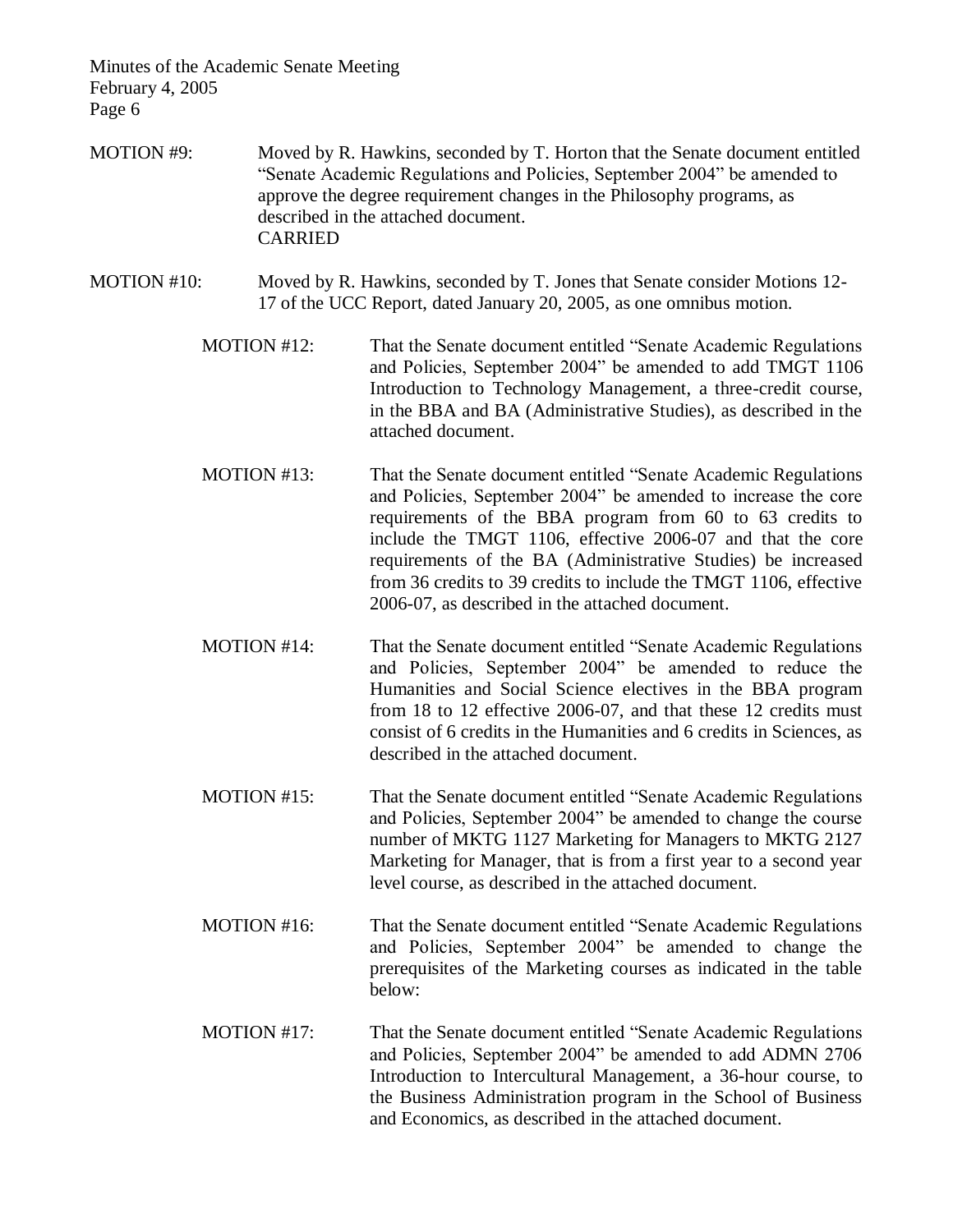- MOTION #11: Moved by R. Hawkins, seconded by G. Brown that Senate approve Motions 12- 17 of the UCC Report, dated January 20, 2005 as one omnibus motion. CARRIED
- MOTION #12**:** Moved by R. Hawkins, seconded by J. Baffoe that the Senate document entitled "Senate Academic Regulations and Policies, September 2004" be amended to add ECON 3127 International Financial Management as one of the Core Option Courses in the Bachelor of Commerce (Financial Services) degree [BComm(FS)], as described in the attached document. CARRIED
- MOTION #13: Moved by R. Hawkins, seconded by J. Baffoe that the Senate document entitled "Senate Academic Regulations and Policies, September 2004" be amended to remove all Institute of Canadian Bankers (ICB) courses from core course requirements and to alter the core course requirements as set out on pages 53 to 58. **CARRIED**
- MOTION #14: Moved by R. Hawkins, seconded by S. Ince that the Senate document entitled "Senate Academic Regulations and Policies, September 2004" be amended to add CRJS 3936 Youth in Conflict with the Law, a 3-credit course, to the Criminal Justice program, as described in the attached document. CARRIED
- MOTION #15: Moved by R. Hawkins, seconded by L. Kruk that the Senate document entitled "Senate Academic Regulations and Policies, September 2004" be amended to add CRJS 2106 Psychology and Law, to the Criminal Justice program, as described in the attached document. CARRIED

#### Academic Planning Committee

- MOTION #16 Moved by R. Hawkins, seconded by T. Jones that this report of the Academic Planning Committee dated January 20, 2005 be received. CARRIED
- MOTION #17: Moved by R. Hawkins, seconded by S. Renshaw that in accordance with the Nipissing University Policy for New Program Implementation Procedures, Senate give Stage Three "Implementation Approval" to a Bachelor of Arts (Honours) – Single Major in the Gender Equality and Social Justice program, as outlined in the attached proposal. CARRIED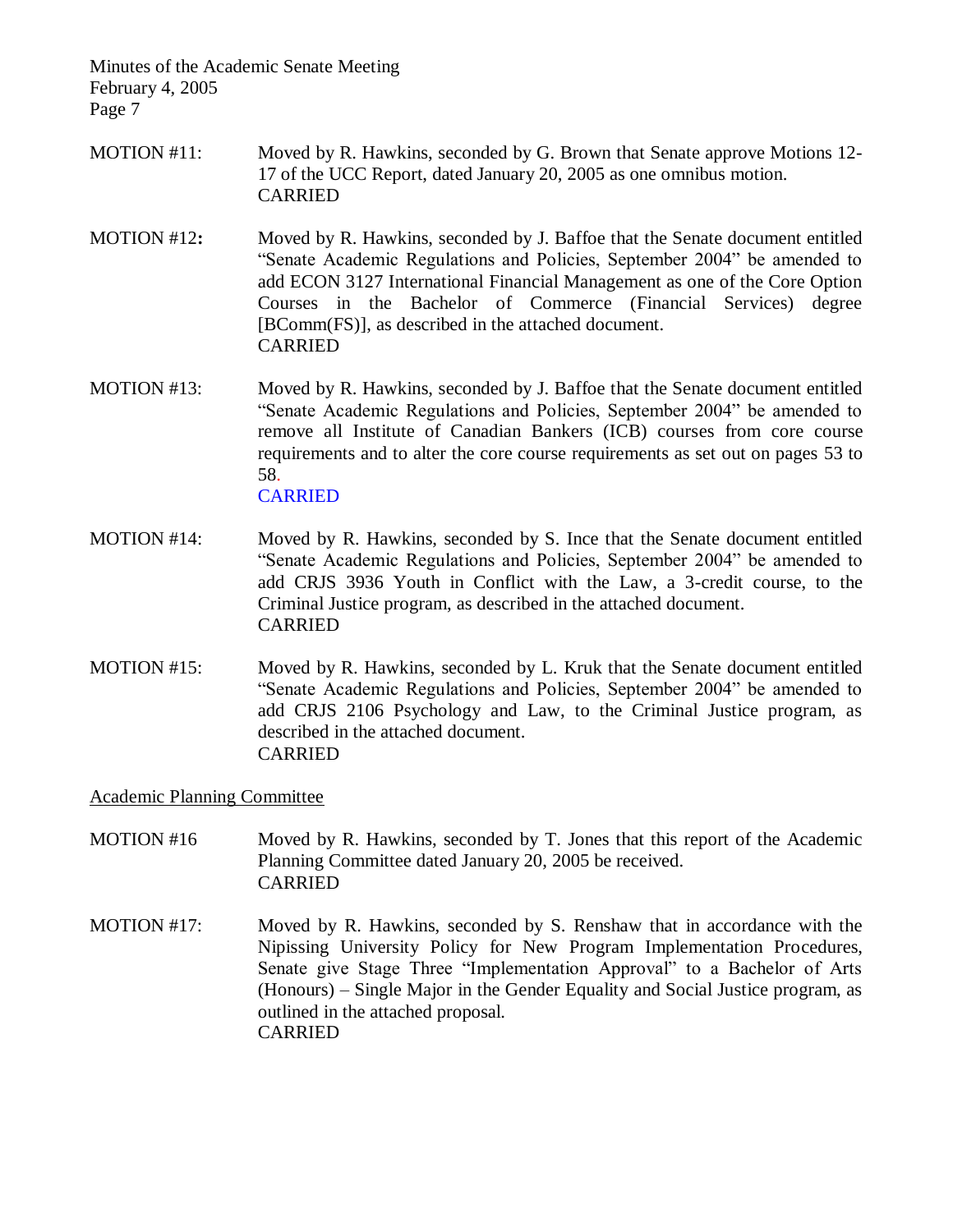- MOTION #18: Moved by R. Hawkins, seconded by O. Ridler that in accordance with the Nipissing University Policy for New Program Implementation Procedures, Senate give Stage Three "Implementation Approval" to a Bachelor of Arts (General) – Single Major in the Religions and Cultures program, as outlined in the attached proposal. CARRIED
- MOTION #19: Moved by R. Hawkins, seconded by S. Renshaw that in accordance with the Nipissing University Policy for New Program Implementation Procedures, Senate give Stage Three "Implementation Approval" to a Bachelor of Arts (General) – Combined Major in the Religions and Cultures program, as outlined in the attached proposal. CARRIED
- MOTION #20: Moved by R. Hawkins, seconded by S. Srigley that in accordance with the Nipissing University Policy for New Program Implementation Procedures, Senate give Stage Three "Implementation Approval" to a Bachelor of Arts (Honours) – Combined Major in the Religions and Cultures program, as outlined in the attached proposal. CARRIED
- MOTION #21: Moved by R. Hawkins, seconded by D. Jowett that in accordance with the Nipissing University Policy for New Program Implementation Procedures, Senate give Stage Three "Implementation Approval" to a Bachelor of Arts (Honours) – Single Major in the Philosophy program, as outlined in the attached proposal. CARRIED

Appointments, Promotions and Tenure

MOTION #22: Moved by D. Jowett, seconded by A. Page that the report of the Appointments, Promotions and Tenure Committee dated January 25, 2005 be received. CARRIED

# By-laws and Striking Committee

MOTION #23: Moved by J. McIntosh, seconded by M A Parr that the Report of the By-laws and Striking Committee dated January 21, 2005 be received. CARRIED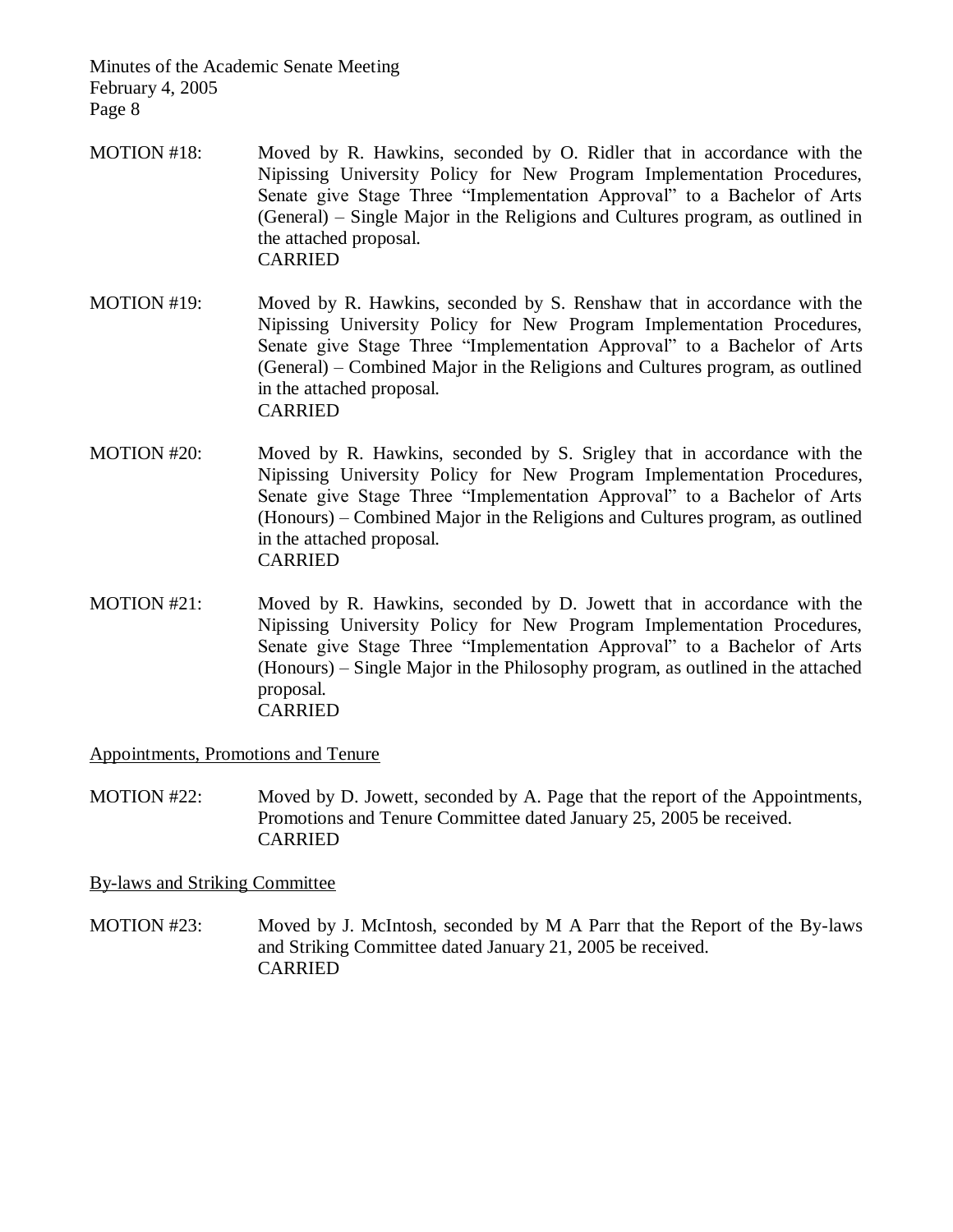#### 9. AMENDMENT OF BY-LAWS

#### NOTICE OF MOTION

Motion #1: That Senate amend the composition of Senate Search Committees in Arts and Science to: A minimum of three tenure-track or tenured continuing faculty members chosen by the discipline(s) concerned, the Dean or Associate Dean (non-voting), a faculty senator (tenured or tenure-track) chosen from outside the discipline(s) and department(s) and elected by Senate, a student chosen by the faculty members of the committee (an upper year student in good academic standing).

> Note: All search committees must have voting faculty representation from both genders.

#### 11. OTHER BUSINESS

- MOTION #24: Moved by S. McQueen, seconded by S. Ince that Senate strike a Review Committee to evaluate the Arts and Science Grading Standards and Practices Policies to include Student Union Representatives and to report back to Senate no later than February 2006. WITHDRAWN
- MOTION #25: Moved by A. Dean , seconded by P. Chow that the Report of the Dean of Arts and Science, dated January 27, 2005, be received. CARRIED

# 12. ELECTIONS

- Election to appoint one Senator from Arts and Science and one from Education to the Psychology Search Committee for the tenure track position in Clinical Psychology.
	- G. Laronde nominated L. Frost
	- P. Chow nominated G. Williams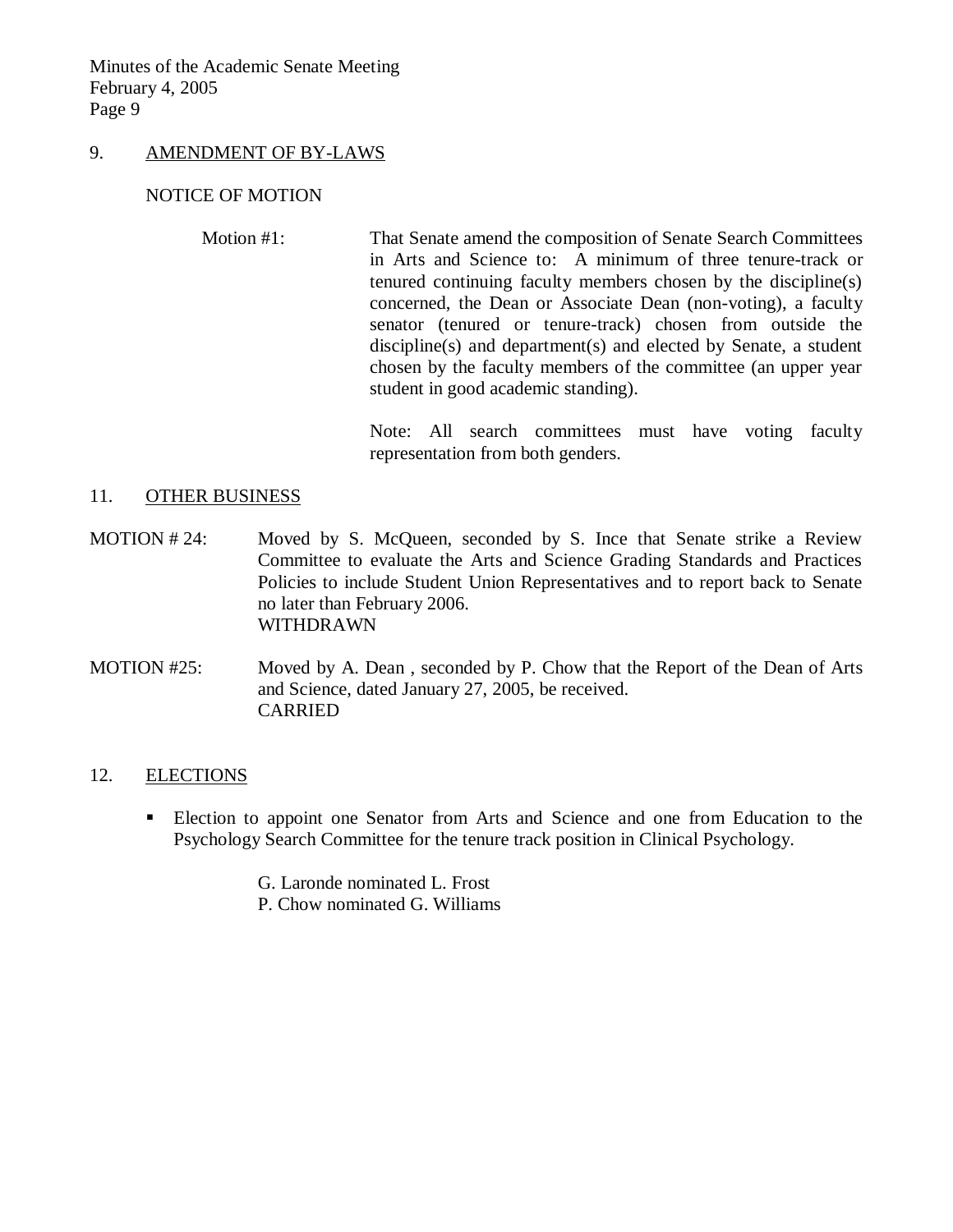MOTION #26 Moved by S. Renshaw seconded by D. Jowett that nominations cease. CARRIED

# **Acclaimed: L. Frost and G. Williams**

- Election to appoint one Senator from Arts and Science and one from Education to the English Studies Search Committee for a tenure track position in 19<sup>th</sup> Century Studies.
	- L. Kruk nominated A. Clendinning G. Williams nominated H. Langford
- MOTION #27 Moved by S. Renshaw seconded by D. Franks that nominations cease. CARRIED

# **Acclaimed: A. Clendinning and H. Langford**

 Election to appoint one Senator from Arts and Science and one from Education to the History Search Committee for a tenure track position.

> F. Noël nominated D. Jowett G. Brown nominated T. Horton

MOTION #28: Moved by S. Muhlberger, seconded by D. Franks that nominations cease. CARRIED

#### **Acclaimed: D. Jowett and T. Horton**

 Election to appoint a Senator from Arts and Science and one from Education to the Criminal Justice Search Committee for a 2-year limited term position.

> G. Brown nominated W. Richardson J. Barker nominated P. Chow

MOTION #29 Moved by M. Parr seconded by S. Renshaw that nominations cease. CARRIED

# **Acclaimed: W. Richardson and P. Chow**